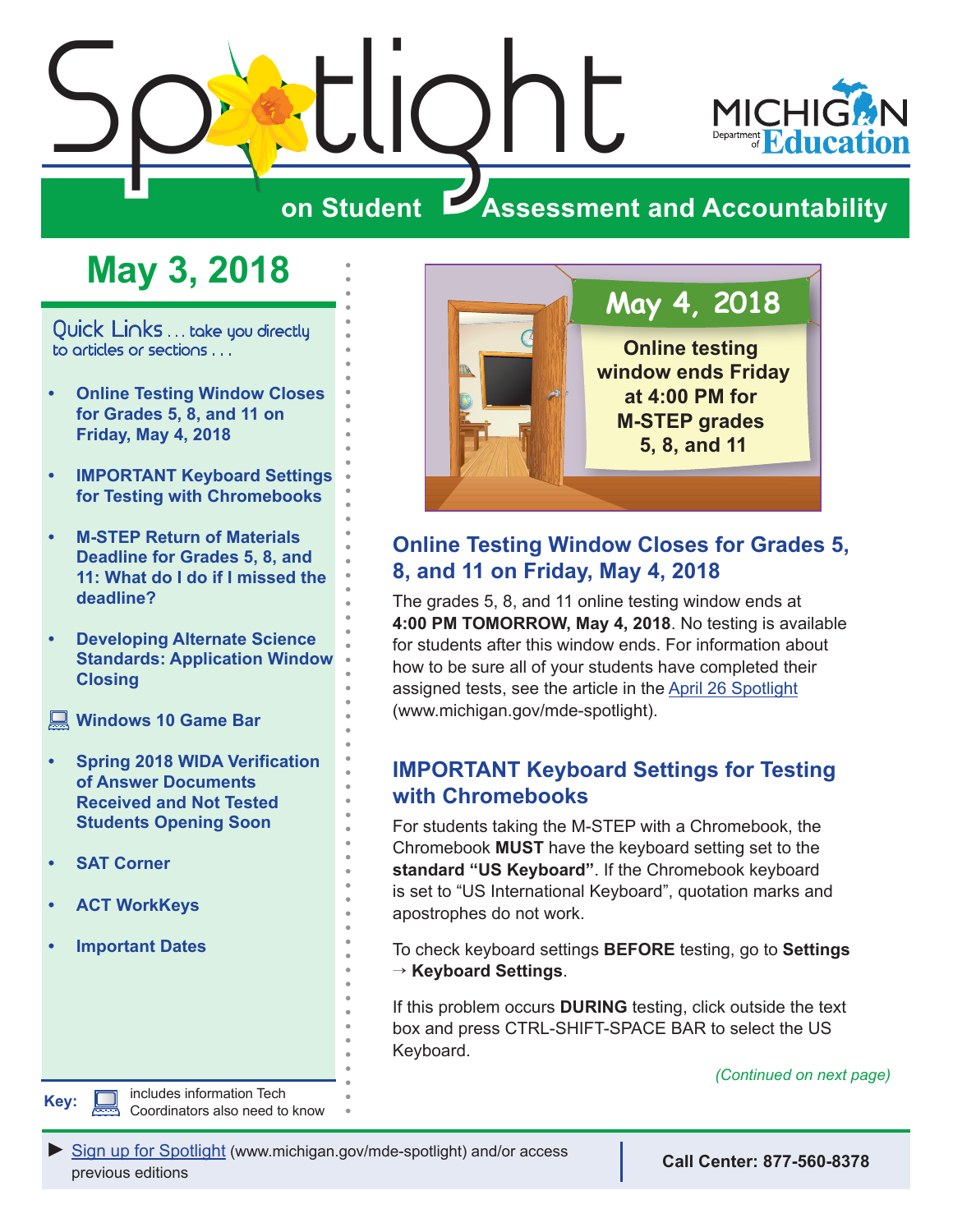<span id="page-1-0"></span>A [Tips for Keyboard Settings](https://mi.drcedirect.com/Documents/Unsecure/Doc.aspx?id=6c547fa1-5085-4eed-8450-d8e5ee76a162) document is located on [eDIRECT](https://mi.drcedirect.com) (https://mi.drcedirect.com/) under **All Applications** → **General Information** → **Documents**. This document provides more details on making sure your Chromebooks are using the **standard "US keyboard"** (not "US International"). It also includes information on turning off iPad's new "Smart Punctuation" functionality which could block the use of quotation marks and apostrophes.

# **M-STEP Return of Materials Deadline for Grades 5, 8, and 11: What do I do if I missed the deadline?**

Be sure to send in paper/pencil test materials for grades 5, 8, and 11. The deadline for shipping materials was May 2, 2018. Although fees may be applied, materials sent in after the deadline **can still be scored** if they are postmarked before **May 17, 2018**. See page 84 of the [M-STEP Test Administration](https://www.michigan.gov/documents/mde/Spring_2018_M-STEP_TAM_612623_7.PDF)  [Manual \(TAM\) f](https://www.michigan.gov/documents/mde/Spring_2018_M-STEP_TAM_612623_7.PDF)or detailed information about the deadlines for shipping paper/pencil materials. Complete instructions for returning test materials are also in the M-STEP TAM on pages 78-85. The TAM can be found on the [M-STEP web page](www.michigan.gov/mstep) (www. $\square$ michigaQ.gov/mstep) under **Current Assessment Administration**.

# **Developing Alternate Science Standards: Application Window Closing**

The window for applying to participate in our educator panels (September 2018–February 2019) to develop new alternate content expectations in science will close **May 15, 2018**.

Participants are expected to attend all ten (10) sessions. Please sign up only if you anticipate being able to attend all sessions (see application for dates). Interested educators are encouraged to seek approval from their district as soon as possible (sub reimbursement and State Continuing Education Clock Hours are available).

For details about this project, please see the [March 29](https://www.michigan.gov/documents/mde/Spotlight_3-29-18_618889_7.pdf)  [Spotlight on Student Assessment](https://www.michigan.gov/documents/mde/Spotlight_3-29-18_618889_7.pdf) (www.michigan.gov/ mde-spotlight). Specific questions about this project can be sent to: [JaquithJ@michigan.gov](mailto:JaquithJ%40michigan.gov?subject=)

We hope to have panels selected and notified by **June 10, 2018**. To apply for participation as a member of the educator panels, please complete the [online](https://www.surveymonkey.com/r/MIA_Science_EdPanels)  [application form](https://www.surveymonkey.com/r/MIA_Science_EdPanels) (https://www.surveymonkey.com/r/ MIA\_Science\_EdPanels) no later than **May 15, 2018**.

# **Windows 10 Game Bar**

INSIGHT does not yet block the Windows 10 Game Bar feature. This could be used to capture screenshots or video of the assessment. Windows 10 devices being used for testing should not have this feature active.

Data Recognition Corporation (DRC) has uploaded instructions for disabling the Windows 10 Game Bar, either on individual computers or through a Domain Group Policy, as well as where to look for screenshots if you suspect students have used this feature.

The [Windows 10 Game Bar](https://mi.drcedirect.com/Documents/Unsecure/Doc.aspx?id=47c55617-6c60-47c3-a2bc-c8dcc5b0e963) instructions have been uploaded to [eDIRECT](https://mi.drcedirect.com) (https://mi.drcedirect.com/) under **All Applications** → **General Information** → **Documents**.

**Call Center: 877-560-8378** (select appropriate option) for assistance with assessment or accountability issues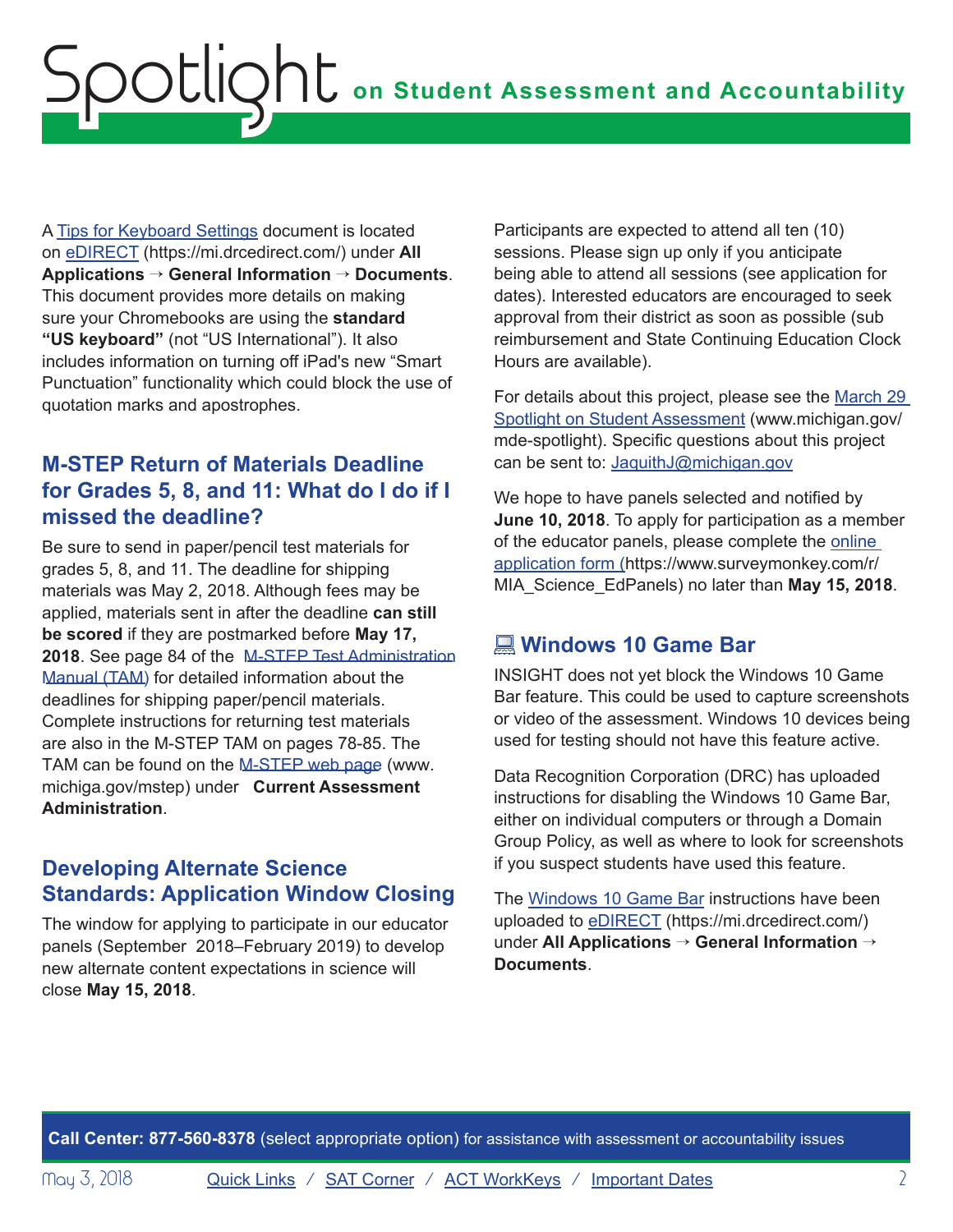# <span id="page-2-0"></span>**Spring 2018 WIDA Verification of Answer Documents Received and Not Tested Students Opening Soon**

The Spring 2018 WIDA Verification of Answer Documents Received and Not Tested Students review periods will open on **May 16, 2018** on the OEAA Secure Site. During this time, schools will be able to submit answer document issues (including missing test issues and appeals for prohibitive behavior and nonstandard accommodations flags) for Spring 2018 WIDA, through **5:00 PM**, **May 22, 2018**.

Also, during this review period, schools will be able to submit reasons for students who were not tested in one or more content areas, through **5:00 PM**, **May 30, 2018**. "Not tested" reasons will be reviewed for a possible exemption for accountability purposes and are used for federal reporting.

**Please Note:** The ability to submit answer document issues (including missing test issues and appeals for prohibitive behavior and nonstandard accommodations flags) and the ability to submit students not tested reasons have different deadlines. The "not tested" reason submission period, has an additional week provided to allow schools more time to collect and submit not tested student documentation.

In anticipation of the upcoming date windows, we have provided some tips below that can help you prepare for the tasks associated with these windows:

1. **Make note of English Learner (EL) students who were not tested on the Spring 2018 WIDA.** Having a local list of untested students will help to determine when a student's test is missing from the Answer Documents Received report on the Secure Site when available, versus a student who was simply not tested. Asking teachers to provide a list of students who did

not test and the reason for not testing will make the process of verifying answer documents and submitting not tested reasons easier and quicker. All students who were identified as EL during the school year or were historically EL and not exited from EL in the 2016/2017 school year were expected to test on the Spring 2018 WIDA.

You can use the Accountable Students Enrolled and Demographics screen on the OEAA Secure Site to determine English learner students who were expected to take the WIDA ACCESS for ELLs 2.0 or WIDA Alternate ACCESS for ELLs in your district or school. You can download the list and delete or add columns to help you track the information you will be collecting. Directions for the [Accountable Students Enrollment and](https://www.michigan.gov/documents/mde/Accountable_Students_Enrolled_and_Demographics_621314_7.pdf)  [Demographics](https://www.michigan.gov/documents/mde/Accountable_Students_Enrolled_and_Demographics_621314_7.pdf) screen can be found on the [Secure Site Training web page](http://www.michigan.gov/securesitetraining) (www.michigan. gov/secursitetraining) under the **Accountable Students & Test Verification** section.

2. **Gather any necessary documentation for EL students who went untested on the Spring 2018 WIDA** (e.g., a signed doctor's note with start- and end-date of a medical condition). Schools will have the opportunity to submit "not tested" reasons for these students in the



**Call Center: 877-560-8378** (select appropriate option) for assistance with assessment or accountability issues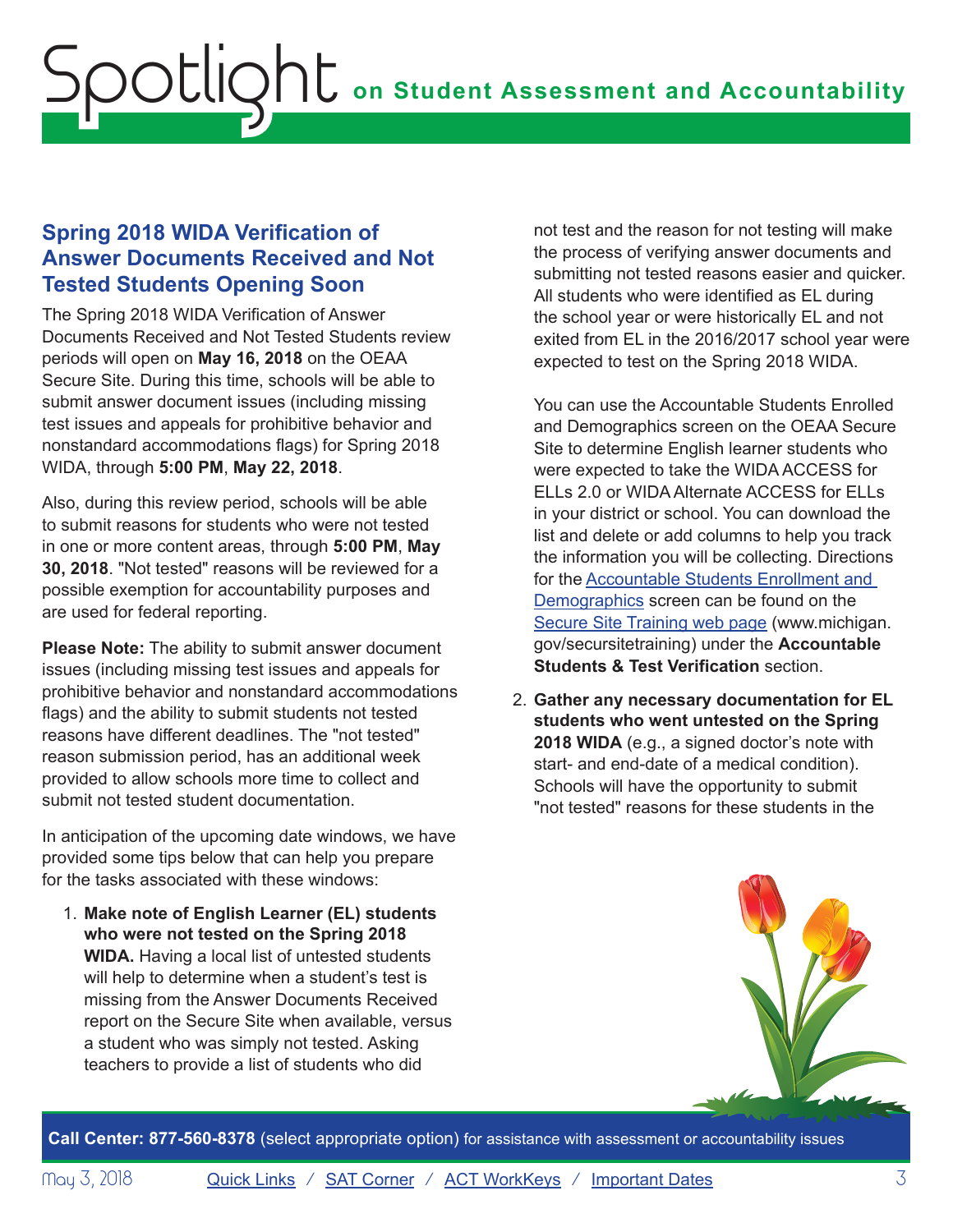# **on Student Assessment and Accountability** Spotlight

Secure Site during the Verification of Not Tested Students window. Submitted "not tested" reasons will be reviewed for the possibility of excluding the student(s) from participation rates.

3. **Make note of any EL student whose Spring 2018 WIDA test was flagged for Prohibitive Behavior or Non-Standard Accommodations.** Schools will have the opportunity during the Verification of Answer Documents in the Secure Site to review students with these flags and appeal the flag if it was set in error.

More information on these windows, including instructions on what to look for, explanations of the different screens, and how to resolve issues, will be posted on the [Secure Site Training web page](http://www.michigan.gov/securesitetraining) (www.michigan.gov/secursitetraining) under the **Accountable Students & Test Verification** section next week.

**Call Center: 877-560-8378** (select appropriate option) for assistance with assessment or accountability issues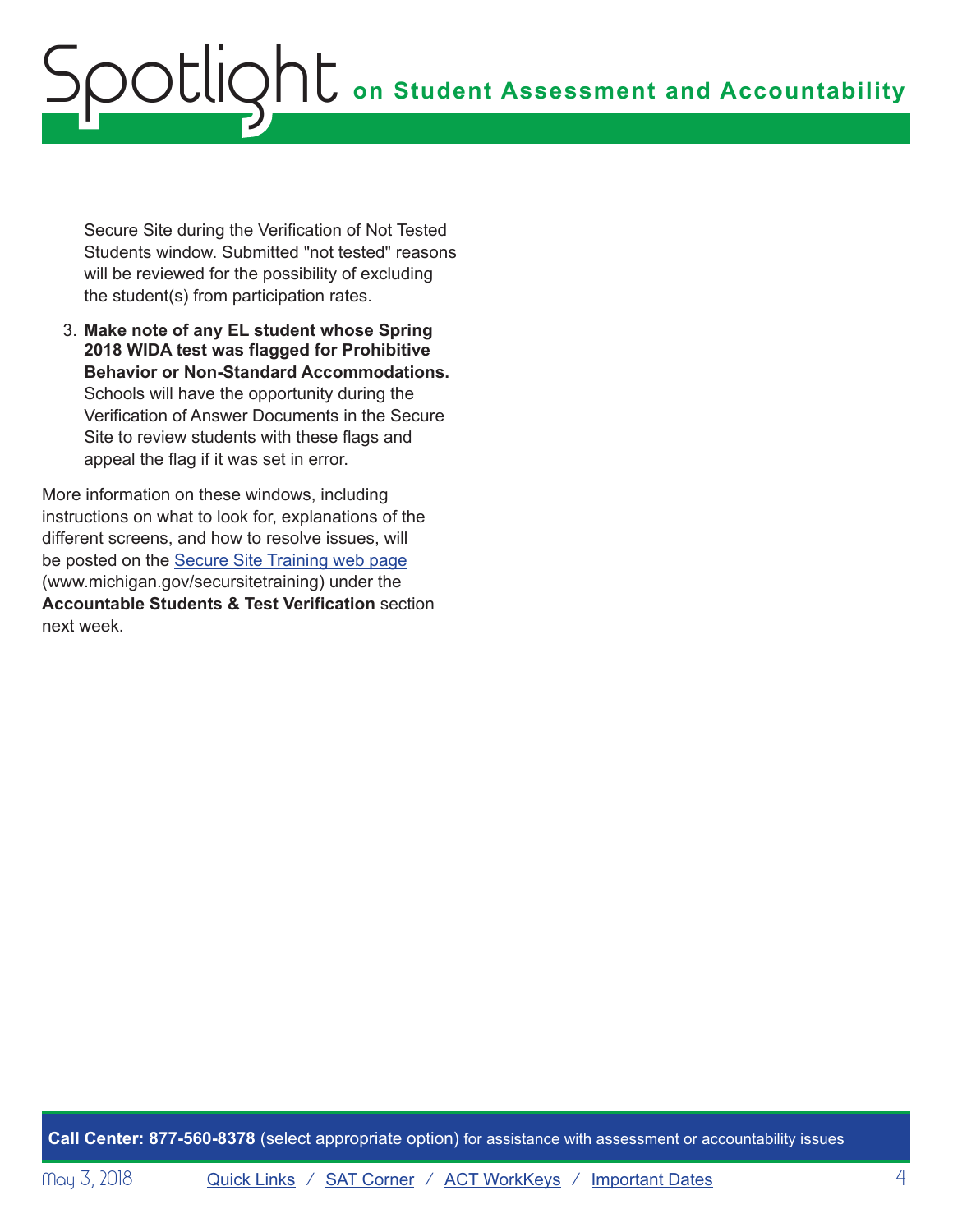# <span id="page-4-1"></span>SAT Corner

<span id="page-4-0"></span>ootlig

 *Information on SAT*™*, PSAT 8/9*™*, and PSAT10*™ *provided by the College Board*

## **Questions about Spring PSAT 8/9, PSAT 10, or SAT?**

- call the Michigan Educator Hotline: 866-870-3127 (select Option 1)
- email [michiganadministratorsupport@](mailto:michiganadministratorsupport%40collegeboard.org?subject=) [collegeboard.org](mailto:michiganadministratorsupport%40collegeboard.org?subject=)

# **College Board Ordering Email**

Supervisors may have received an email on April 30, 2018 about ordering for College Board assessments in the Test Ordering System. This information is about assessments that are not provided by the Michigan Department of Education (MDE) and are entirely optional by schools and districts. **Any assessment provided by the MDE in Spring 2019 will continue to be ordered through the pre-ID process in the OEAA Secure Site and NOT through the College Board Test Ordering System.** The MDE-provided assessments include the spring administrations of the SAT with Essay for grade 11, PSAT 10 for grade 10, and PSAT 8/9 in grades 8 and 9. For Spring 2019 in Michigan, the initial SAT date is April 9, which allows schools to receive released test questions, and the makeup SAT date is April 23, 2019. The MDE and College Board are working together to develop the PSAT 8/9 and 10 schedules in April that will provide flexibility for Michigan schools while maintaining test security and ensuring valid and reliable results for all Michigan students.

## **Score Release**

Students who participated on the initial test day(s) for SAT will receive access to their scores in their College Board account beginning on **May 3, 2018**, while scores for students who participated in PSAT 10 or PSAT 8/9 for 9th grade are currently available. **Please Note:** Some scores will be released later for reasons that may include participation in the accommodated testing window or on the makeup testing date, late receipt of answer sheets, missing information on the answer sheet, or other exceptional conditions that require additional attention. Scores for these students will be released daily as they become available. Educators will have access to scores in the K-12 reporting portal by the end of June, after the completion of all answer document verification activities

# **Student Access to Scores**

- 1. Students will need a College Board account to view their scores.
- 2. Direct students to go to [this login page](https://studentscores.collegeboard.org/viewscore) (https://studentscores.collegeboard.org/ viewscore) and log in.
- 3. Click sign up to register for an account if they don't already have one.

**Call Center: 877-560-8378** (select appropriate option) for assistance with assessment or accountability issues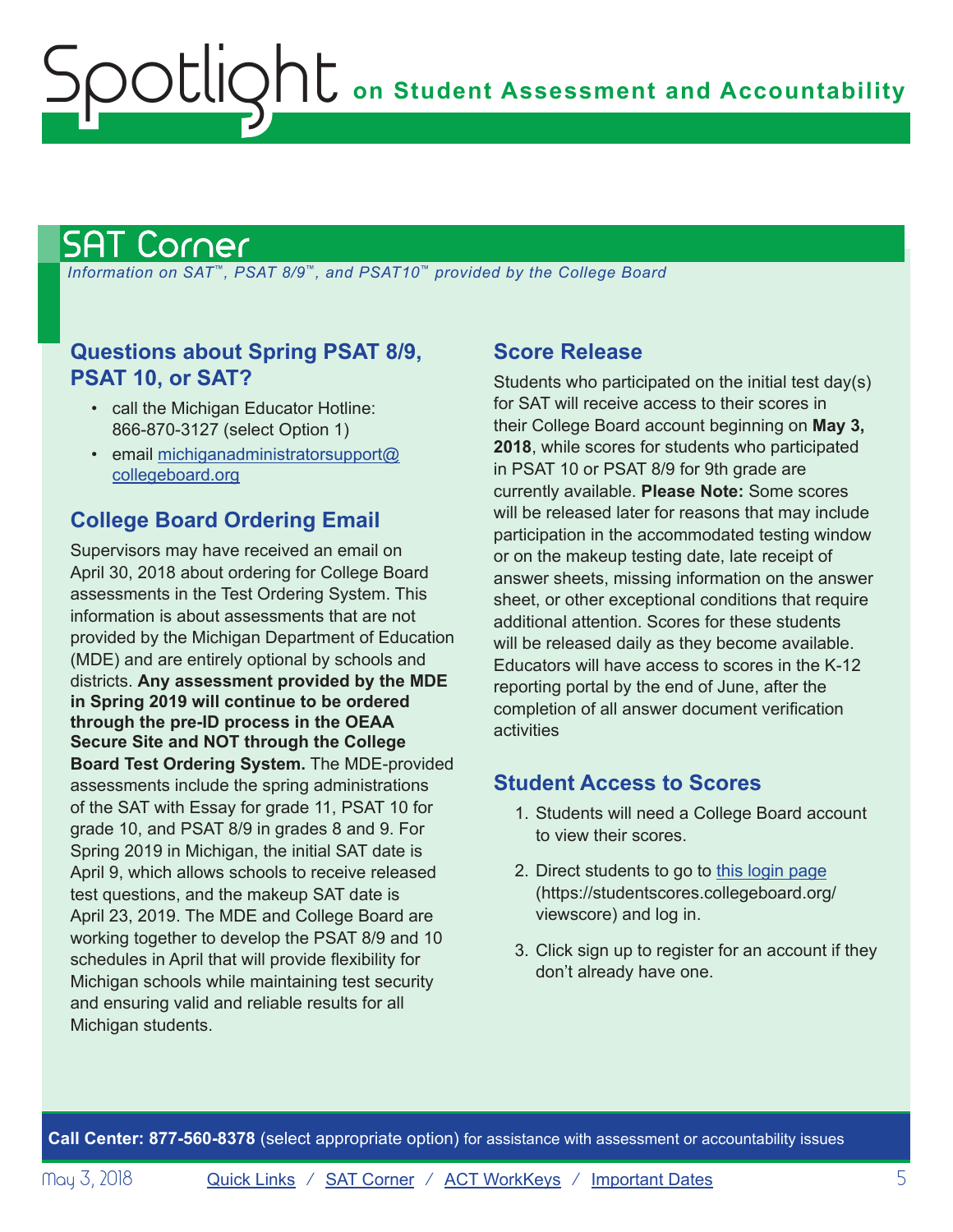# **Matching College Board Student Accounts and Registration**

If a student is signed into his/her College Board account, but does not see his/her score, it means we were not able to automatically link the student score report to the student account.

- For security reasons, a student must verify additional information before we can display his/her scores.
- The student will need either his/her SAT registration number or the Student ID number the student was pre-identified with by the school (UIC).
- To match, the student will:
	- 1. Go to [this login page](https://studentscores.collegeboard.org/viewscore) (https:// studentscores.collegeboard.org/ viewscore) and log in.
	- 2. Scroll down and click on **Matching Tool**.
	- 3. Review the personal information.
	- 4. If any information is incorrect or missing, click **Update** to revise. Students will be prompted to re-enter their password.
	- 5. If the information is correct, click **Get My Scores**.
	- 6. The student will have to provide information about his/her test.
- □ **For SAT:** The test information includes test date and registration number, which can be found by educators in the Roster Report of the K-12 Reporting Portal.
- □ **For PSAT:** The test information includes an access code, which can be found by educators in the Roster Report of the K-12 Reporting Portal when educators have access to scores. Until then, have students try providing their Student ID, which is their UIC.
- There may still be cases in which a student is not able to view his/her scores using the steps above because the information is too different or the scores have not yet been finalized.
- If students still cannot view their scores, they should call the College Board's Student SAT Helpline at 1-866-756-7346.

#### **PSAT 8/9 for 8th Grade Webinar**

PSAT 8/9 will be administered in 8th grade starting in Spring 2019 for accountability in ELA and mathematics. The College Board is offering an introductory webinar on **May 22, 2018** from **10:00–11:00 AM** to provide brief information on the assessment, 2019 test dates, accommodations, reporting features, and how to begin preparing for the 8th grade administration. To register, click [here](https://tinyurl.com/8GradePSAT) (https://tinyurl.com/8GradePSAT).

**Call Center: 877-560-8378** (select appropriate option) for assistance with assessment or accountability issues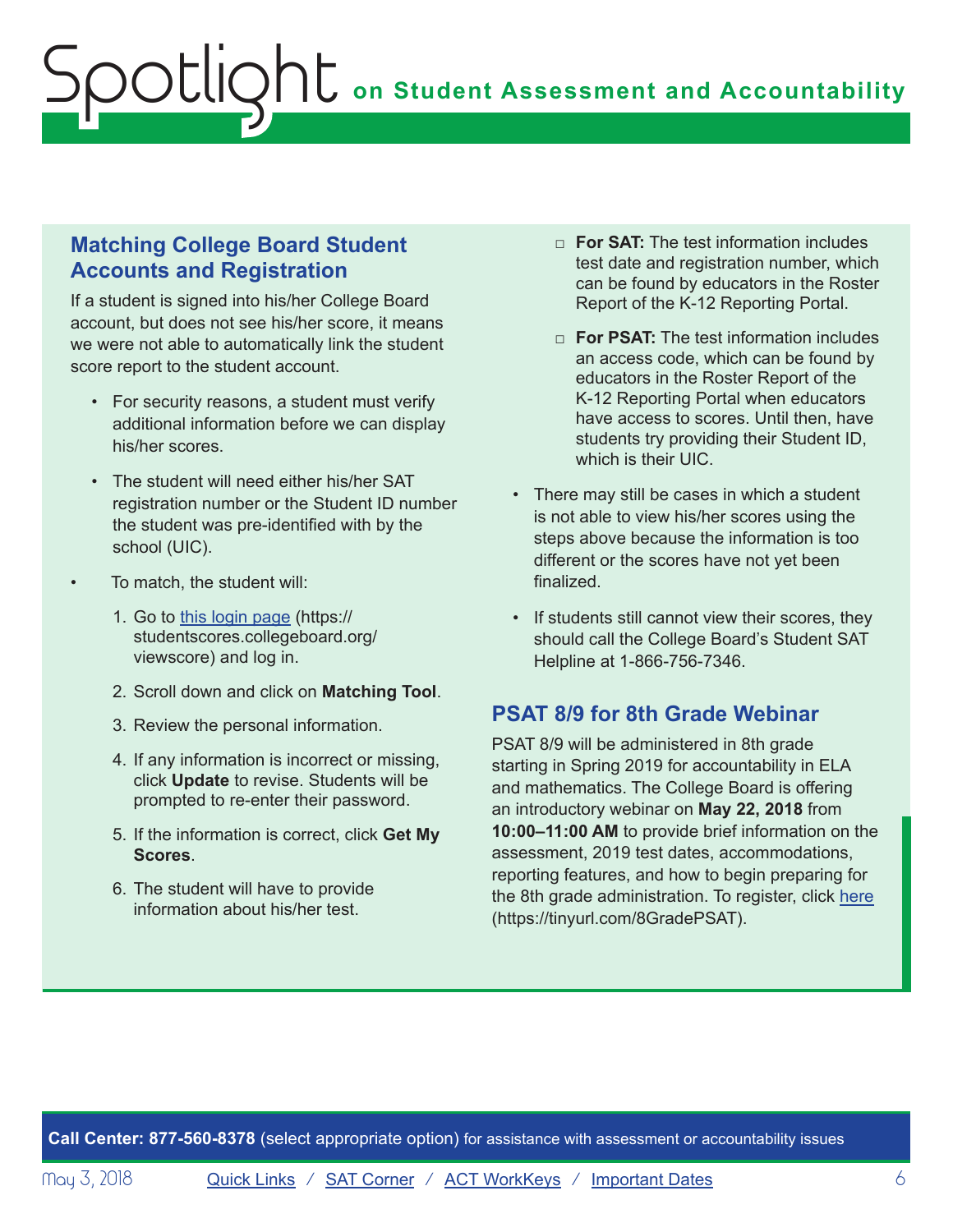**on Student Assessment and Accountability**

<span id="page-6-1"></span>

Information on ACT WorkKeys<sup>®</sup> provided by the ACT<sup>®</sup>.

### **Score Reports and National Career Readiness Certificates**

<span id="page-6-0"></span>Spotlight

This week's article focuses on score reports and National Career Readiness Certificates (NCRCs).

School- and student-level paper reports will be mailed to the test coordinator and are due to arrive no later than **July 27, 2018**. The shipment will include the following reports:

- **Individual Summary Score Report** is an examinee-level report containing the examinee's reportable scores (Level and Scale scores) and explanations of what the scores mean. The test coordinators will receive one paper report per examinee to be given to the examinee.
- **Summary Score Report** is an examinee-level report containing the examinee's reportable scores (Level and Scale scores) but without the explanations of what the scores mean. The test coordinator will receive one paper report per examinee to be retained by the school.
- **Roster Score Report** is a roster of examinees showing their scores and when they took them. The test coordinator will receive one paper report to be retained by the school.

Samples and full descriptions of these reports can be found on the [ACT-hosted website](http://www.act.org/stateanddistrict/michigan) (www.act.org/ stateanddistrict/michigan) under drop-down menu #7, **WorkKeys: Interpretation- Receive score reports and data** → **Score Reports and Impact of Test Data**.

# **ACT® WorkKeys® National Career Readiness Certificate® (ACT® WorkKeys® NCRC®)**

The ACT WorkKeys NCRC assessments measure a range of essential work skills, including the ability to:

- perform basic mathematic operations relevant to the workplace
- read and understand documents commonly found in the workplace
- find information presented in common workplace graphics
- set up and solve complex work-related math problems
- determine the relevance of written information to work-related tasks
- apply information derived from graphics to work-related problems

The NCRC gives examinees proof that they possess the skills employers deem essential to workplace success. This improves career outcomes for examinees just entering the workforce and it enhances employers' hiring, training, and promotion decisions.

The NCRC is based on an examinee's performance on the three ACT WorkKeys skills assessments. Examinees who achieve a minimum score of three (3) or higher on each ACT WorkKeys subject test will earn an ACT WorkKeys NCRC (or an ACT

*(Continued on next page)*

**Call Center: 877-560-8378** (select appropriate option) for assistance with assessment or accountability issues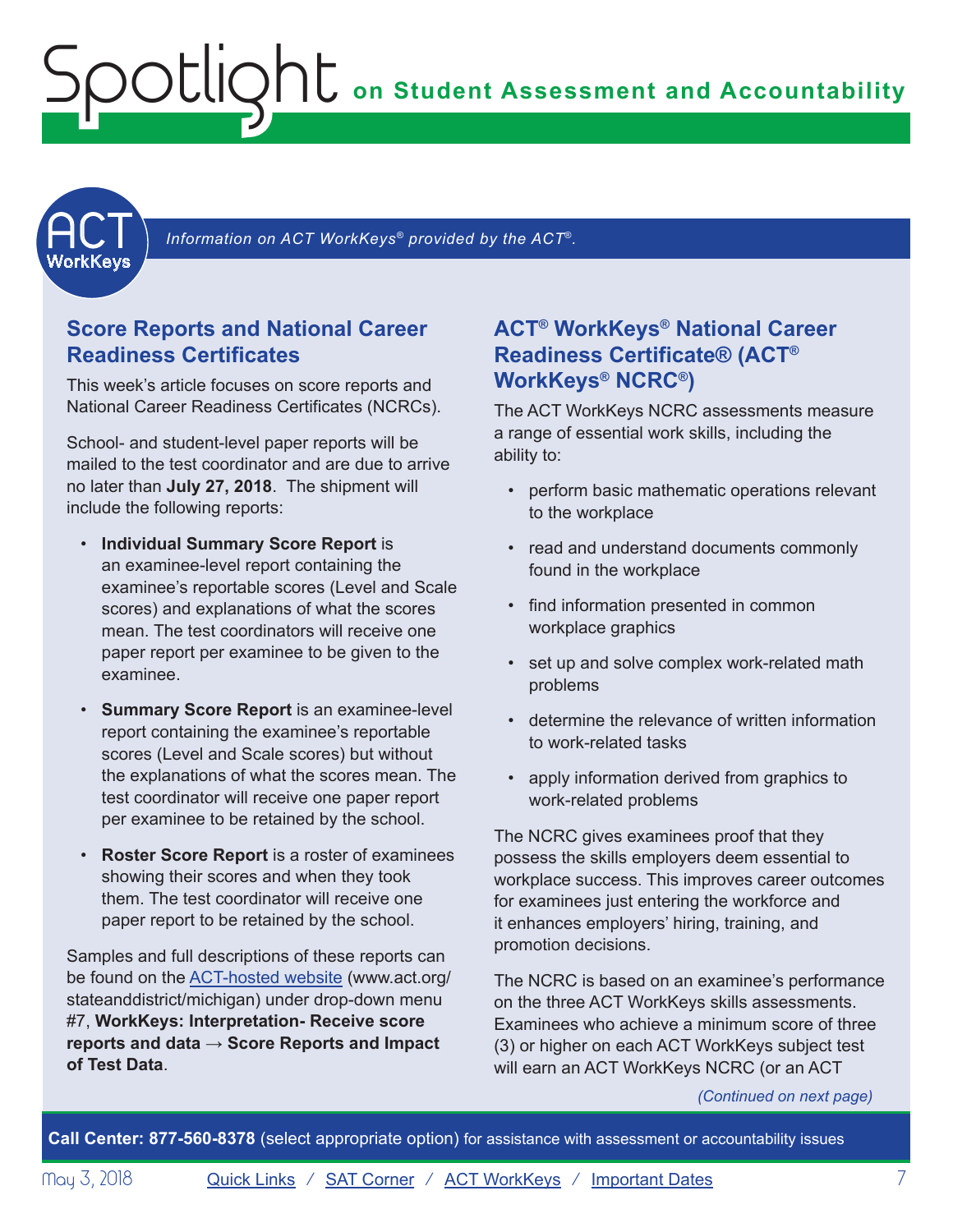WorkKeys NCRC en Espanol if they took the tests in Spanish). The scores on these assessments determine the certification level:

- score a minimum of 3 out of 7 on all 3 assessments – **Bronze**
- score a minimum of 4 out of 7 on all 3 assessments – **Silver**
- score a minimum of 5 out of 7 on all 3 assessments – **Gold**
- score a minimum of 6 out of 7 on all 3 assessments – **Platinum**

For more information about NCRCs, go to [ACT](http://www.act.org/content/act/en/products-and-services/workkeys-for-job-seekers/ncrc.html)  [WorkKeys National Career Readiness Certificate](http://www.act.org/content/act/en/products-and-services/workkeys-for-job-seekers/ncrc.html) (http://www.act.org/content/act/en/products-andservices/workkeys-for-job-seekers/ncrc.html).

Printed certificates will not be mailed to the test coordinator. Instead, examinees can print their own certificate from their ACT WorkKeys NCRC account at [myworkkeys.com](http://myworkkeys.com) (www.myworkkeys.com) **for FREE**.

# **Examinee Access to MyWorkKeys.com**

Examinees can view their scores online after **July 18, 2018** and print their own NCRC by creating and logging into their account at [myworkkeys.com](http://myworkkeys.com). **Note:** Examinees who earn an ACT WorkKeys NCRC will have an account automatically created for them.

Examinees will need to provide the following five matching criteria when creating an account:

- first name
- last name
- month of birth
- day of birth
- State Assigned Student ID Number (SASID) **Please note:** The SASID is the same number as the Unique Identification Code (UIC) that is assigned through the Michigan Student Data System (MSDS) for each student.

Scores from the prior WorkKeys assessments and the current WorkKeys 2.0 assessments cannot be combined to earn the new ACT WorkKeys NCRC. Scores and certificates from the prior WorkKeys assessments and the current WorkKeys 2.0 assessments will be available online indefinitely.

A Quick Start Guide is available on the login page and contains instructions for creating an account, sharing NCRC information with prospective employers, and other available features.

# **Contacting ACT**

If you have questions, you may:

- 1. contact ACT via the [Contact Us web page](http://www.act.org/aap/state/contact.html) (<www.act.org/aap/state/contact.html>)
- 2. call ACT at 800-553-6244 9:30 AM – 6:00 PM ET
	- standard time: ext. 2800
	- accommodations: ext. 1788
- 3. email accommodations questions to [ACTStateAccoms@act.org](mailto:ACTStateAccoms%40act.org?subject=)

**Call Center: 877-560-8378** (select appropriate option) for assistance with assessment or accountability issues